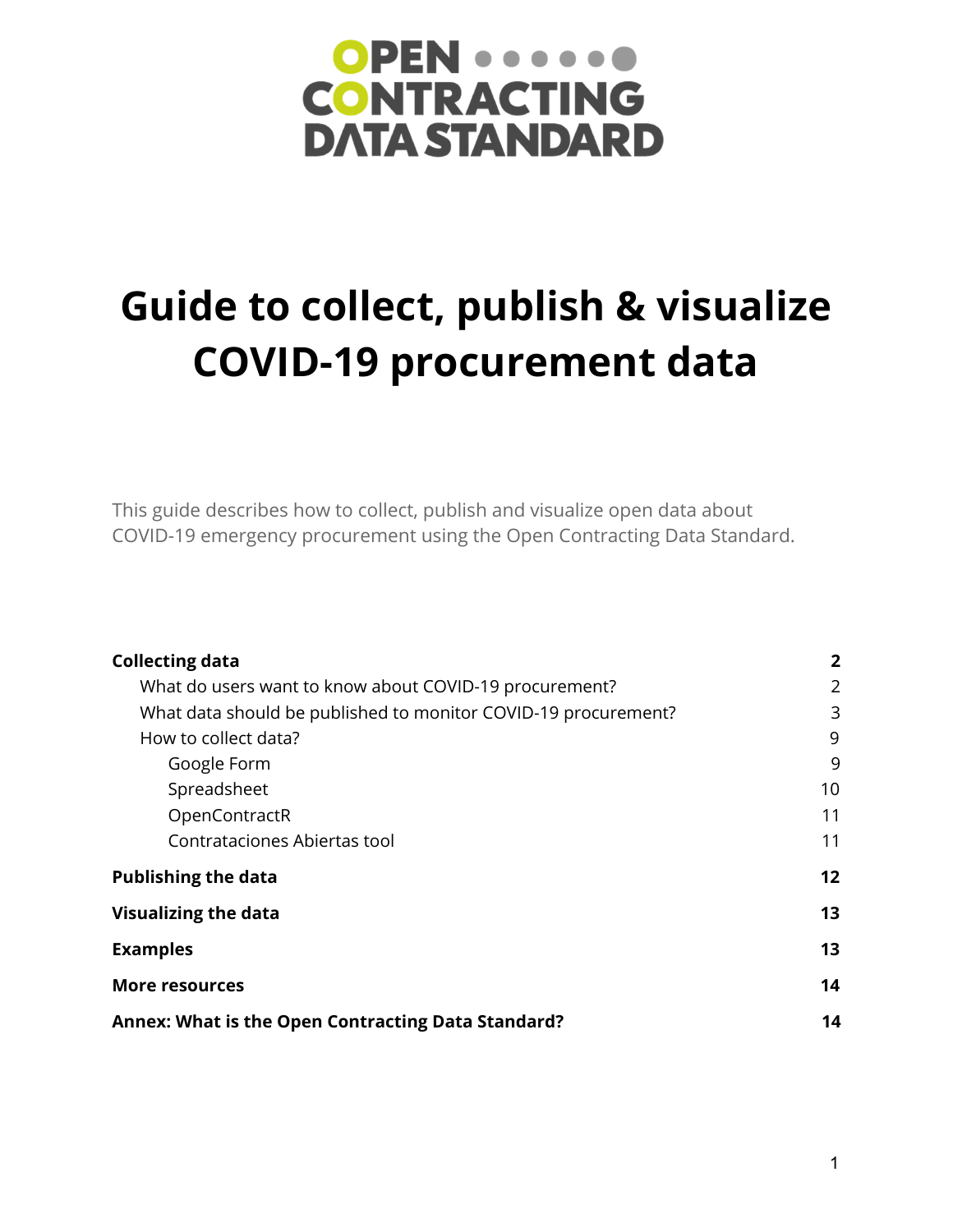## <span id="page-1-0"></span>Collecting data

This guide assumes you need to collect new data, rather than extract data from existing databases. If you already have structured procurement data and want to publish it, please skip ahead to the next section. If you want to use published OCDS data (or otherwise well structured procurement data) to identify contracting processes related to COVID-19, see our [guidance on monitoring COVID-19](https://www.open-contracting.org/2020/03/25/monitoring-covid-19-emergency-procurement-with-data/) [emergency procurement.](https://www.open-contracting.org/2020/03/25/monitoring-covid-19-emergency-procurement-with-data/)

#### <span id="page-1-2"></span><span id="page-1-1"></span>What do users want to know about COVID-19 procurement?

Before you start collecting data, it is good practice to first understand how that data will be used. Will this data be used to improve procurement planning and coordination? Will it be used to detect fraud and corruption? Will it be used to track delivery and performance? These different objectives will have different requirements on which pieces of information should be collected and how they should be structured.

Here are the most common objectives we have seen for using COVID-19 procurement data.

- **1. Number and value of emergency procedures.** During this pandemic governments around the world have authorised emergency procedures, where normal rules can be circumvented, in order to buy fast. However, these procedures must remain public, open and transparent. Users interested in monitoring COVID-19 procurement should be able to know how many emergency procedures are, which entities have used them and how much money has been spent.
- **2. The items being purchased, their price and quantities.** How has the price of face masks and ventilators changed over time? Are suppliers selling the same item at different prices? How does the price for respirators or medicines compare to other countries? What are the most common items entities are buying? Are there entities buying for a higher price? These questions can be answered publishing disaggregated data about the items that are being purchased with their unit prices. Below we recommend how item data fields can be disclosed with their respective classification scheme (such as CPV or UNSPSC), unit measures, descriptions, quantities and values.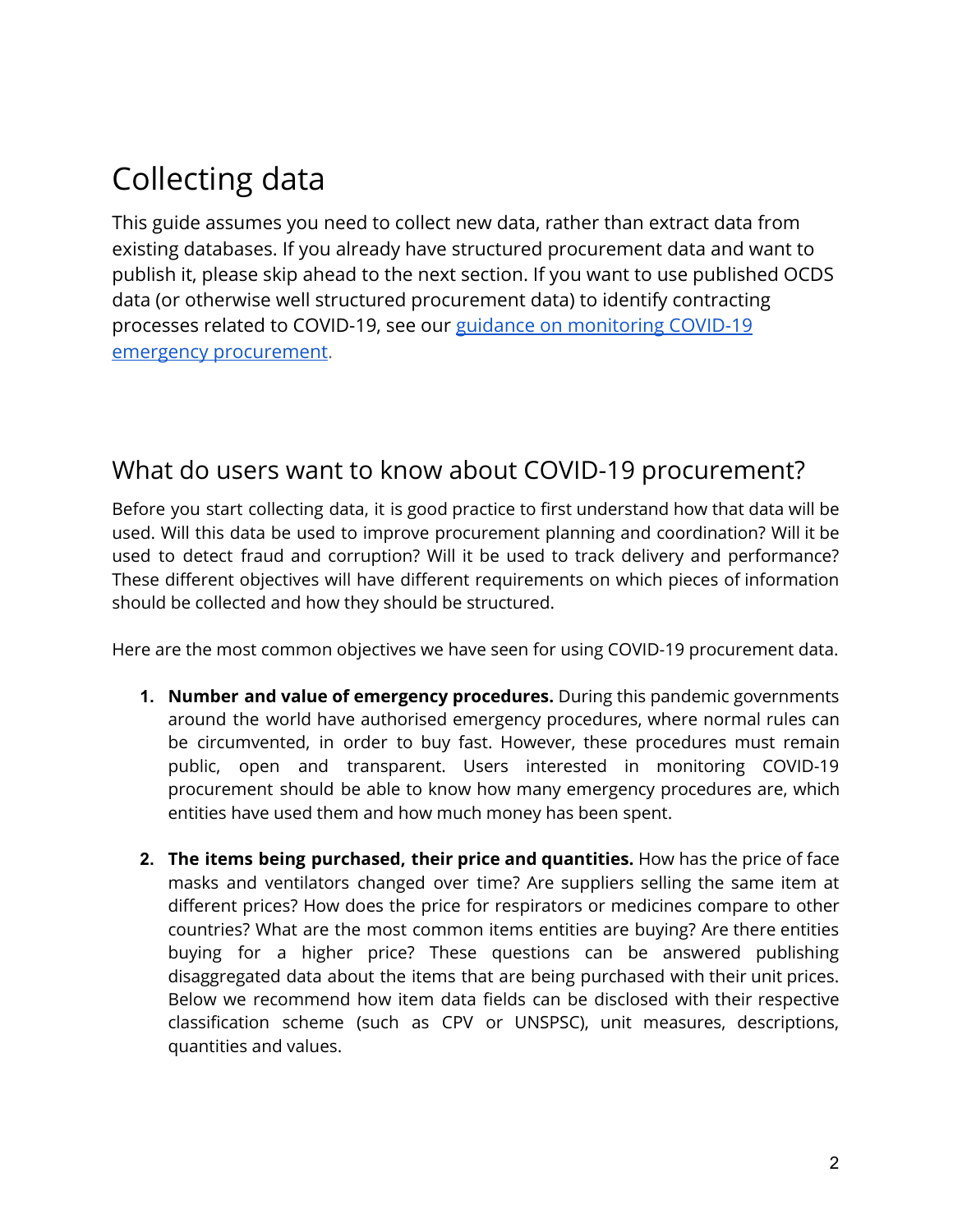- **3. Who are the suppliers?** It is key to know who is supplying goods and services for the emergency and how many contracts and value have been awarded to each, so it is important to disclose the name and identifier of the suppliers, and if possible, information about their location, country, scale and legal representative.
- **4. Tracking the process.** Disclosing information about the different stages of the process, allows users to track a contracting procedure from tender, or even planning, to implementation, this can include the status of the process, the dates of each stage, the different values (expected value and actual value awarded) and the locations and status of the delivery of the contract. This is helpful to know, for instance, how many tenders were unsuccessful due to lack of suppliers, how fast are tenders being awarded or when and where were the items delivered.

### <span id="page-2-0"></span>What data should be published to monitor COVID-19 procurement?

While we encourage publishers to disclose as much information as possible ([see](https://standard.open-contracting.org/latest/en/schema/reference/) all [available](https://standard.open-contracting.org/latest/en/schema/reference/) fields here), the following table describes the most essential pieces of procurement information to collect in order to meet the above objectives. The table lists the title, description and path for each field and why each field is important for users. The fields are segmented by the different stages of the contracting process.

|                                     |                                                                                                                                                                                                                      | <b>ALL STAGES</b> |                                                                                                                      |  |
|-------------------------------------|----------------------------------------------------------------------------------------------------------------------------------------------------------------------------------------------------------------------|-------------------|----------------------------------------------------------------------------------------------------------------------|--|
| <b>Title</b>                        | <b>Description</b>                                                                                                                                                                                                   | Path              | Use case                                                                                                             |  |
| Contracting<br>process identifier   | A unique identifier for the<br>contracting process. In OCDS this<br>is composed of an ocid prefix and<br>an identifier for the contracting<br>process.                                                               | ocid              | An unique identifier for<br>the process is needed to<br>follow the same process<br>across the different<br>stages    |  |
| Buyer name                          | A buyer is an entity whose budget<br>will be used to pay for goods,<br>works or services related to a<br>contract. This may be different<br>from the procuring entity who<br>may be specified in the tender<br>data. | buyer/name        | To identify the buyer. For<br>instance calculate which<br>entities are procuring<br>during the COVID-19<br>emergency |  |
| Buyer<br>organization<br>identifier | The identifier of the organization                                                                                                                                                                                   | buyer/id          |                                                                                                                      |  |
|                                     | <b>1. PLANNING</b>                                                                                                                                                                                                   |                   |                                                                                                                      |  |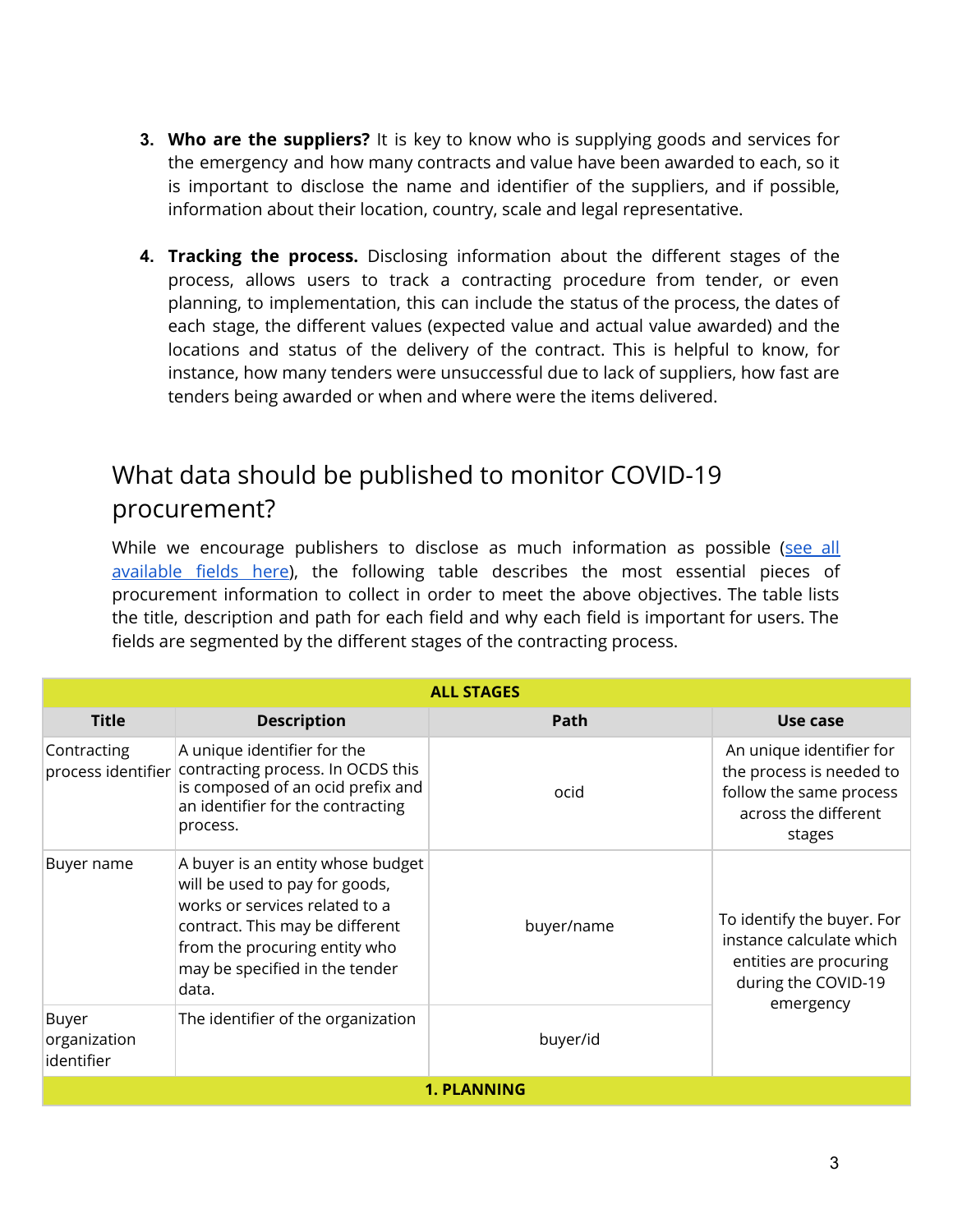| <b>Title</b>                                            | <b>Description</b>                                                                                                                                                                                                     | Path                                                   | Use case                                                                                                                                                                                                             |
|---------------------------------------------------------|------------------------------------------------------------------------------------------------------------------------------------------------------------------------------------------------------------------------|--------------------------------------------------------|----------------------------------------------------------------------------------------------------------------------------------------------------------------------------------------------------------------------|
| Procurement<br>rationale                                | The rationale for the<br>procurement provided in free<br>text. More detail can be provided<br>in an attached document.                                                                                                 | planning/rationale                                     |                                                                                                                                                                                                                      |
| Budget source<br>reserved for<br>contracting<br>process | A short free text description of<br>the budget source. May be used<br>to provide the title of the budget<br>line, or the programme used to<br>fund this project.                                                       | planning/budget/description                            | During the crisis, funds to<br>address the emergency<br>can come from multiple<br>sources. These fields are<br>useful to identify the                                                                                |
| Budget amount                                           | The value reserved in the budget<br>for this contracting process.                                                                                                                                                      | planning/budget/amount/amount                          | source of the budget and<br>its amount.                                                                                                                                                                              |
| Documents<br>related to the<br>planning process         | Documents related to the<br>planning process. It can be<br>published with a short<br>description of the document and<br>a direct link to the document or<br>attachment. See the document<br>type codelist for details. | planning/document/description<br>planning/document/url | Since COVID-19 related<br>processes might use an<br>exceptional procurement<br>method, documents<br>justifying the process can<br>be published.                                                                      |
|                                                         |                                                                                                                                                                                                                        | 2. TENDER                                              |                                                                                                                                                                                                                      |
| <b>Title</b>                                            | <b>Description</b>                                                                                                                                                                                                     | Path                                                   | Use case                                                                                                                                                                                                             |
| Tender title                                            | A title for this tender. This will<br>often be used by applications as a<br>headline to attract interest, and<br>to help analysts understand the<br>nature of this procurement.                                        | tender/title                                           | These can be used to do<br>text searches to identify<br>particular tenders, or                                                                                                                                       |
| Tender<br>description                                   | A summary description of the<br>tender. Descriptions should be<br>short and easy to read.                                                                                                                              | tender/description                                     | items procured.                                                                                                                                                                                                      |
| Procurement<br>method                                   | The procurement method used.                                                                                                                                                                                           | tender/procurementMethod                               | Useful to identify if the<br>process is open, limited,<br>selective or direct.                                                                                                                                       |
| Procurement                                             | Rationale for the chosen<br>method rationale procurement method. This is<br>especially important to provide a<br>justification in the case of limited<br>tenders or direct awards.                                     | tender/procurementMethodRationale                      | Since most of the<br>COVID-19 tenders will use<br>an emergency or<br>exceptional procedure,<br>this can be added in this<br>field. For instance,<br>Paraguay used this field<br>to identify all COVID-19<br>tenders. |
| Tender status                                           | The current status of the tender.                                                                                                                                                                                      | tender/status                                          | Useful to identify if                                                                                                                                                                                                |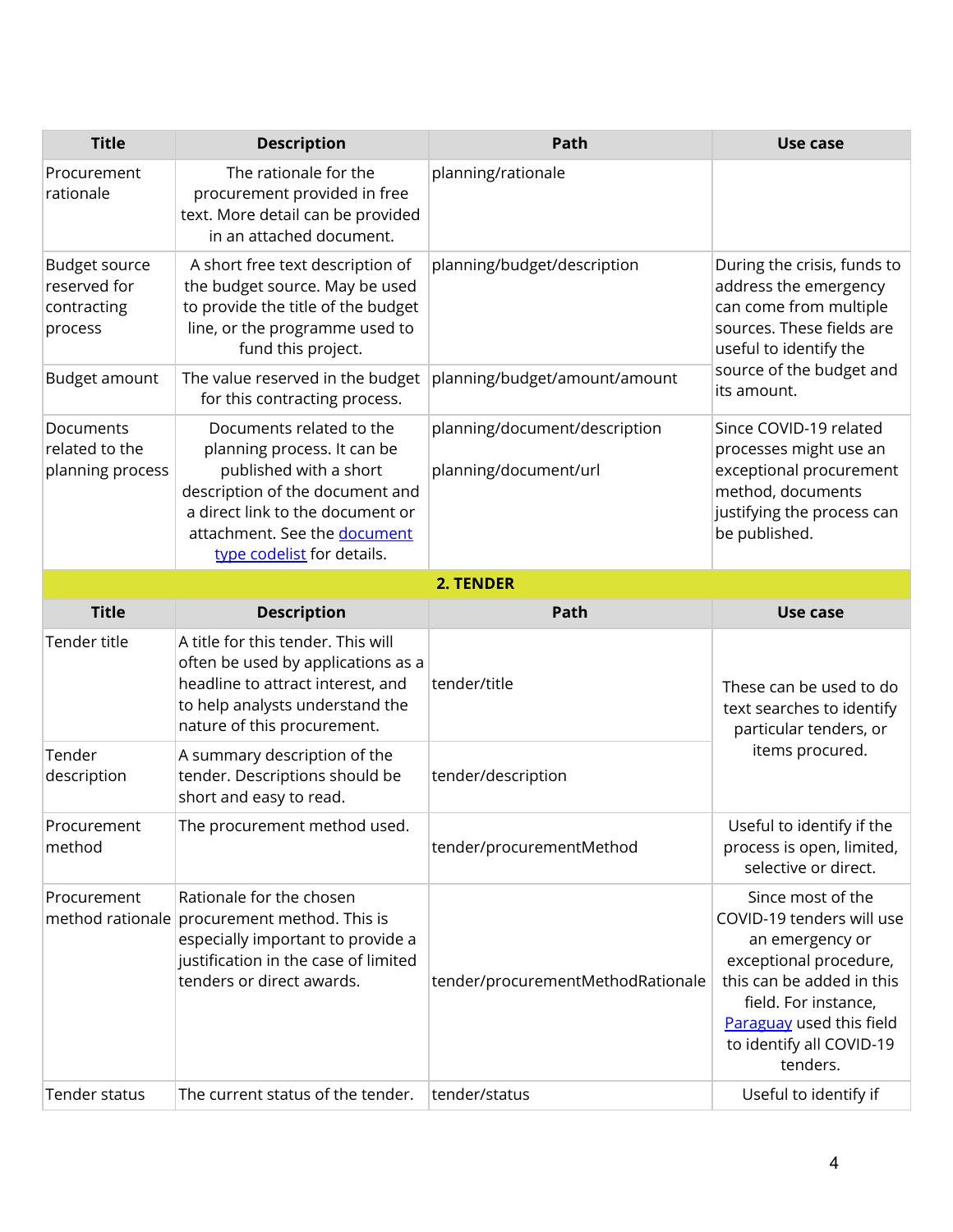|                                 |                                                                                                                                                                                                                                                                                                                                       |                                                                                                                                            | tenders are active,<br>completed or cancelled.                                                                                                                                                                     |
|---------------------------------|---------------------------------------------------------------------------------------------------------------------------------------------------------------------------------------------------------------------------------------------------------------------------------------------------------------------------------------|--------------------------------------------------------------------------------------------------------------------------------------------|--------------------------------------------------------------------------------------------------------------------------------------------------------------------------------------------------------------------|
| Items to be<br>procured         | The goods and services to be<br>purchased, broken into line items<br>wherever possible. Items should<br>not be duplicated, but the<br>quantity specified instead. Also<br>they should include the<br>classification scheme used (like<br>CPV, UNSPSC) and their id. In<br>addition, additional classification<br>schemes can be used. | tender/items/description<br>tender/items/classification/scheme<br>tender/items/classification/id<br>tender/items/additionalClassifications | One of the most relevant<br>use cases related to<br>COVID-19 is price<br>comparison among items<br>needed for the<br>emergency (masks,<br>respirators, cleaning<br>products, etc). Item<br>classification schemes, |
| Item prices and<br>quantities   | The number of units to be<br>provided and the monetary value<br>of a single unit.                                                                                                                                                                                                                                                     | tender/items/quantity<br>tender/items/unit/value/amount                                                                                    | quantities and unit prices<br>are needed for this task.                                                                                                                                                            |
| Main<br>procurement<br>category | The primary category describing<br>the main object of this<br>contracting process (works,<br>goods, services)                                                                                                                                                                                                                         | tender/mainProcurementCategory                                                                                                             | Relevant to identify the<br>different categories of<br>processes that are used.                                                                                                                                    |
| Award criteria                  | The award criteria for the<br>procurement (for instance price,<br>cost, quality)                                                                                                                                                                                                                                                      | tender/awardCriteria                                                                                                                       |                                                                                                                                                                                                                    |
| Tender value                    | The total upper estimated value<br>of the procurement.                                                                                                                                                                                                                                                                                | tender/value/amount                                                                                                                        | Useful to identify the total<br>amount of the tenders<br>and if there are changes<br>in the total value during<br>the different stages of the<br>process.                                                          |
| Tender period                   | The period when the tender is<br>open for submissions. The end<br>date is the closing date for tender<br>submissions. It can be disclosed<br>as a single variable of the<br>duration of this period in days, or<br>publishing the start and end date<br>of the tender.                                                                | tender/tenderperiod/startDate<br>tender/tenderperiod/endDate<br>tender/tenderperiod/durationInDays                                         | These fields are useful to<br>analyse the duration of<br>the processes or to<br>calculate red flags related<br>to duration times.                                                                                  |
| Number of<br>tenderers          | The number of parties who<br>submit a bid. This can be<br>disclosed as a variable with the<br>number of bids, or publishing as<br>well the name and identifiers of<br>the bidders.                                                                                                                                                    | tender/numberOfTenderers<br>tender/tenderers/id<br>tender/tenderers/name                                                                   | Useful to analyse<br>competition.                                                                                                                                                                                  |
| Documents and                   | All documents and attachments                                                                                                                                                                                                                                                                                                         | tender/documents                                                                                                                           |                                                                                                                                                                                                                    |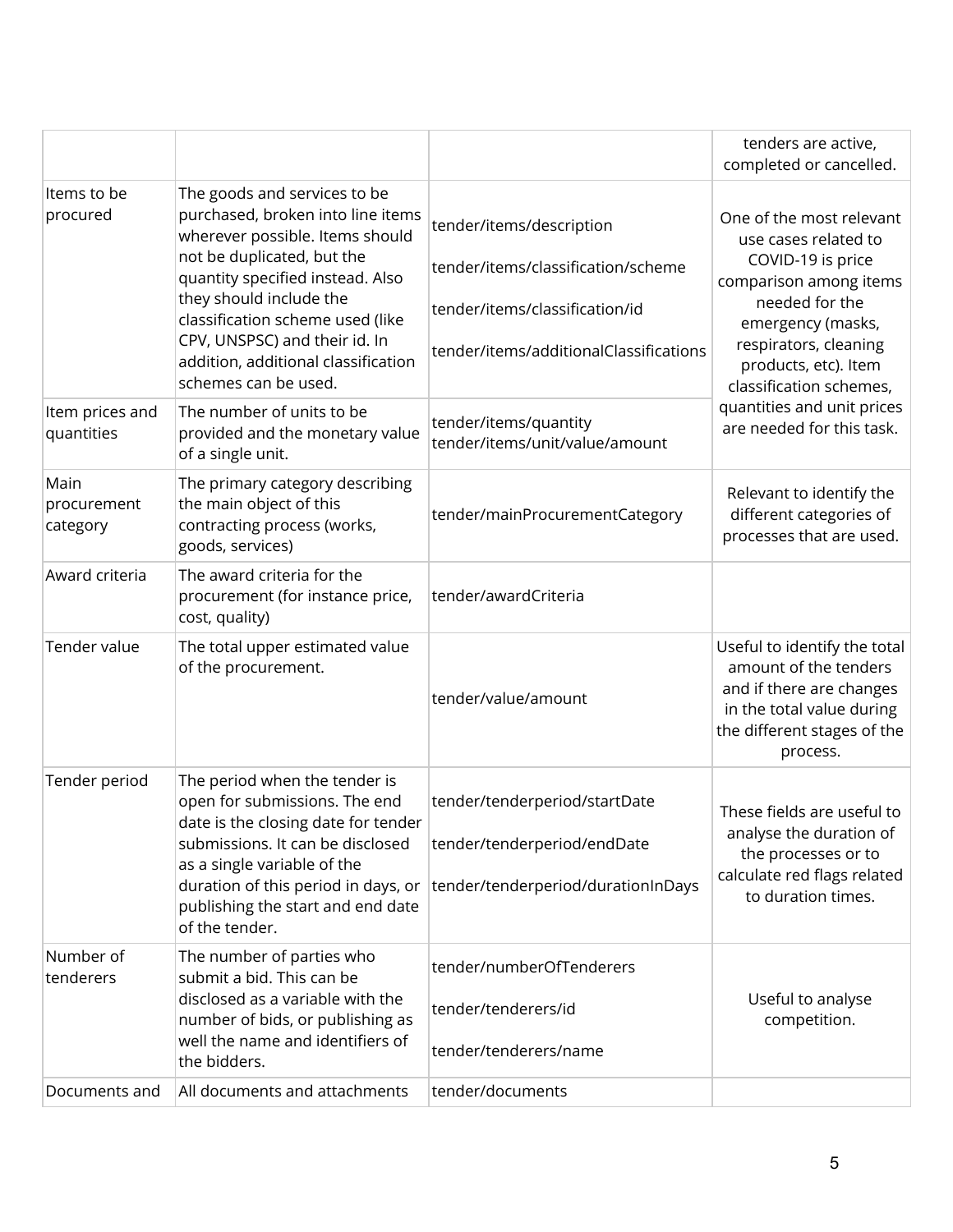| attachments<br>related to the<br>tender | related to the tender, including<br>any notices. Common documents<br>include official legal notices of<br>tender, technical specifications,<br>evaluation criteria, and, as a<br>tender process progresses,<br>clarifications and replies to<br>queries. See the document type<br>codelist for details. |                                                                                                                       |                                                                                                                                                                                                                             |
|-----------------------------------------|---------------------------------------------------------------------------------------------------------------------------------------------------------------------------------------------------------------------------------------------------------------------------------------------------------|-----------------------------------------------------------------------------------------------------------------------|-----------------------------------------------------------------------------------------------------------------------------------------------------------------------------------------------------------------------------|
|                                         |                                                                                                                                                                                                                                                                                                         | <b>3. AWARD</b>                                                                                                       |                                                                                                                                                                                                                             |
| <b>Title</b>                            | <b>Description</b>                                                                                                                                                                                                                                                                                      | Path                                                                                                                  | Use case                                                                                                                                                                                                                    |
| Award id                                | The identifier for this award. It<br>must be unique                                                                                                                                                                                                                                                     | award/id                                                                                                              |                                                                                                                                                                                                                             |
| Award title                             | Award title                                                                                                                                                                                                                                                                                             | award/title                                                                                                           | These can be used to do                                                                                                                                                                                                     |
| Award<br>description                    | Award description                                                                                                                                                                                                                                                                                       | award/description                                                                                                     | text searches to identify<br>particular awards or items<br>procured.                                                                                                                                                        |
| Award status                            | The current status of the award                                                                                                                                                                                                                                                                         | award/status                                                                                                          | Useful to identify if<br>awards are active,<br>completed or cancelled.                                                                                                                                                      |
| Award date                              | The date of the contract award.<br>This is usually the date on which<br>a decision to award was made.                                                                                                                                                                                                   | award/date                                                                                                            | Useful to analyse duration<br>times.                                                                                                                                                                                        |
| Award value                             | The total value of this award. In<br>the case of a framework contract<br>this may be the total estimated<br>lifetime value, or maximum value,<br>of the agreement. There may be<br>more than one award per<br>procurement.                                                                              | award/value/amount                                                                                                    | Useful to identify the total<br>amount of the awards<br>and if there are changes<br>compared to the tender<br>value, or estimated<br>budget.                                                                                |
| Award suppliers                         | The suppliers awarded this<br>award. If different suppliers have<br>been awarded different items or<br>values, these should be split into<br>separate award blocks. The<br>address and country of the<br>supplier can also be included                                                                  | award/suppliers/id<br>award/suppliers/name<br>award/supplier/address/region<br>award/supplier/address/countryNam<br>e | Identifying the suppliers<br>providing the goods and<br>services during the<br>emergency is one of the<br>most relevant use cases.<br>This data can also be<br>linked to other sources,<br>such as beneficial<br>ownership. |
| Award items                             | The goods and services awarded<br>in this award, broken into line<br>items wherever possible. Items<br>should not be duplicated, but the                                                                                                                                                                | award/items/description<br>award/items/classification/scheme                                                          | One of the most relevant<br>use cases related to<br>COVID-19 is price<br>comparison among items                                                                                                                             |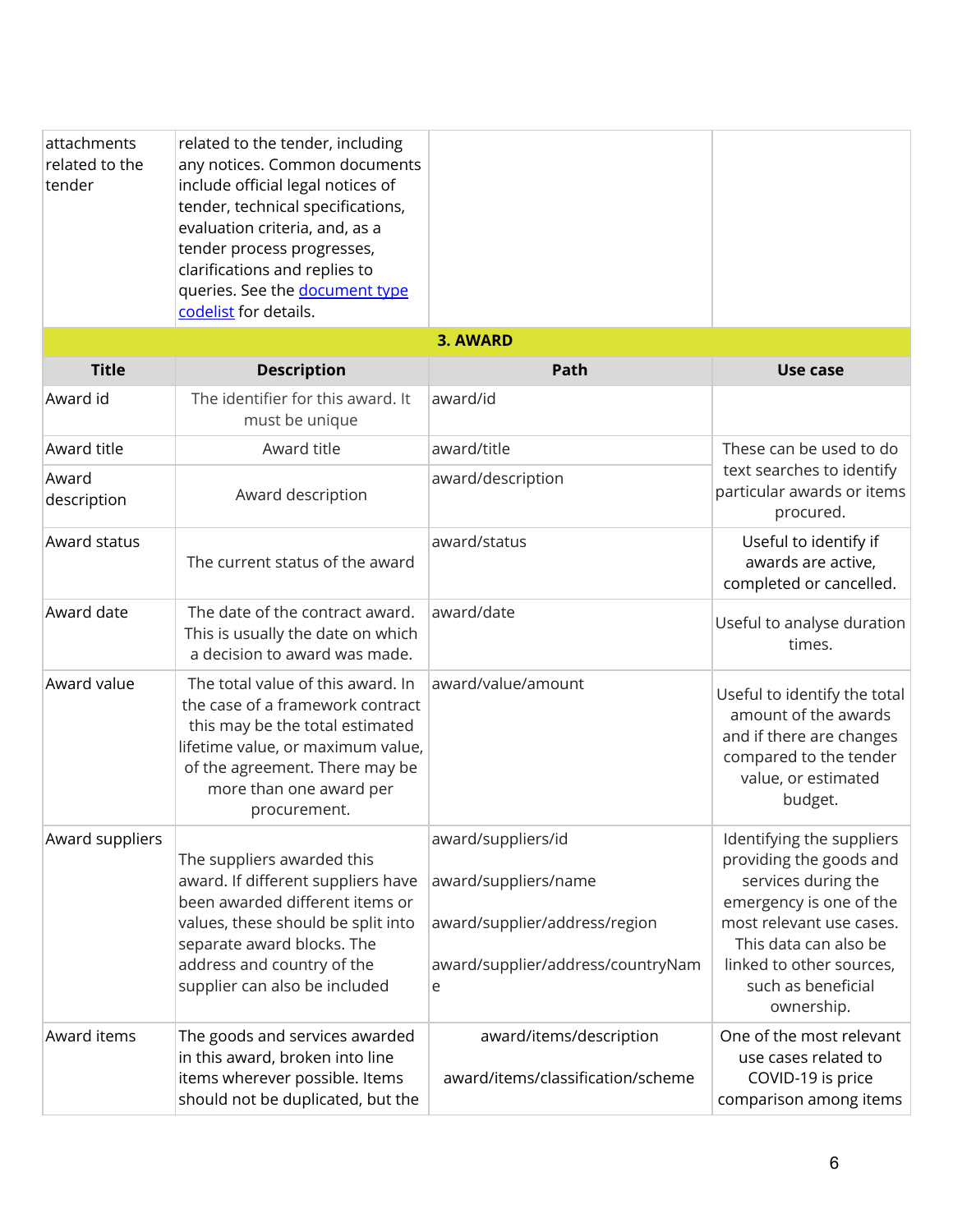|                               | quantity specified instead. Also<br>they should include the<br>classification scheme used (like<br>CPV, UNSPSC) and their id.                                                                               | award/items/classification/scheme<br>award/items/additionalClassifications | needed for the<br>emergency (masks,<br>respirators, cleaning<br>products, etc). Item                                                                          |
|-------------------------------|-------------------------------------------------------------------------------------------------------------------------------------------------------------------------------------------------------------|----------------------------------------------------------------------------|---------------------------------------------------------------------------------------------------------------------------------------------------------------|
| Item prices and<br>quantities | The number of units to be<br>provided and the monetary value<br>of a single unit.                                                                                                                           | award/items/quantity<br>award/items/unit/value/amount                      | classification schemes,<br>quantities and unit prices<br>are needed for this task.                                                                            |
|                               |                                                                                                                                                                                                             | <b>4. CONTRACT</b>                                                         |                                                                                                                                                               |
| <b>Title</b>                  | <b>Description</b>                                                                                                                                                                                          | Path                                                                       | Use case                                                                                                                                                      |
| Contract id                   | The identifier for this contract. It<br>must be unique                                                                                                                                                      | contract/id                                                                |                                                                                                                                                               |
| Contract title                | Contract title                                                                                                                                                                                              | contract/title                                                             | These can be used to do                                                                                                                                       |
| Contract<br>description       | Contract description                                                                                                                                                                                        | contract/description                                                       | text searches to identify<br>particular contracts or<br>items procured.                                                                                       |
| Contract status               | The current status of the contract                                                                                                                                                                          | contract/status                                                            | Useful to identify if<br>contracts are active,<br>completed or cancelled.                                                                                     |
| Contract period               | The start and end date for the<br>contract. It can be disclosed as a                                                                                                                                        | contract/period/startDate                                                  |                                                                                                                                                               |
|                               | single variable of the duration of<br>this period in days, or publishing<br>the start and end date of the                                                                                                   | contract/period/endDate                                                    | These fields are useful to<br>analyse the duration of<br>the processes or to                                                                                  |
|                               | tender.                                                                                                                                                                                                     | contract/period/durationInDays                                             | calculate red flags related                                                                                                                                   |
| Contract date<br>signed       | The date the contract was signed.<br>In the case of multiple signatures,<br>the date of the last signature.                                                                                                 | contract/dateSigned                                                        | to duration times.                                                                                                                                            |
| Contract value                | The total value of the contract                                                                                                                                                                             | contract/value/amount                                                      | Useful to identify the total<br>amount of the contracts<br>and if there are changes<br>compared to the tender<br>or award values, or the<br>estimated budget. |
| Contract<br>documents         | All documents and attachments<br>related to the contract, including<br>any notices. Common documents<br>include the signed contract,<br>contract notices. See the<br>document type codelist for<br>details. | contract/documents                                                         |                                                                                                                                                               |
|                               |                                                                                                                                                                                                             | <b>5. IMPLEMENTATION</b>                                                   |                                                                                                                                                               |
| <b>Title</b>                  | <b>Description</b>                                                                                                                                                                                          | Path                                                                       | Use case                                                                                                                                                      |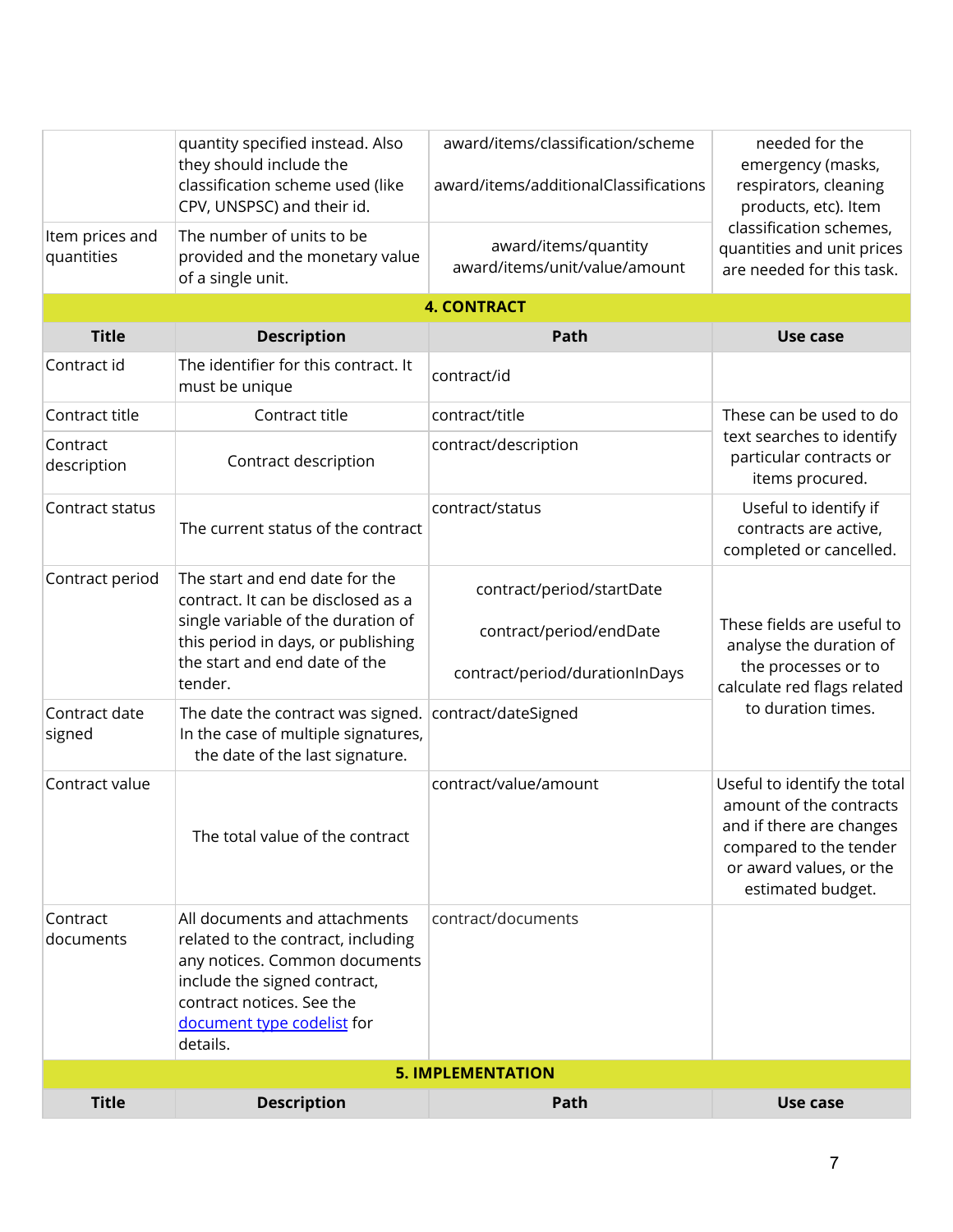| Transactions                                          | A list of the spending transactions<br>made against this contract. This<br>can include fields such as the<br>date and value of spending<br>transactions against the contract,<br>the payer and payee. | implementation/transactions/date<br>implementation/transactions/value<br>implementation/transactions/payer<br>implementation/transactions/payee | To analyse payments to<br>suppliers.                                |
|-------------------------------------------------------|-------------------------------------------------------------------------------------------------------------------------------------------------------------------------------------------------------|-------------------------------------------------------------------------------------------------------------------------------------------------|---------------------------------------------------------------------|
| Status of<br>contract<br>implementation<br>milestones | Milestones related to the contract See full list of milestones fields.<br>implementation, for instance<br>delivery of the goods and<br>services.                                                      |                                                                                                                                                 | Useful to analyse<br>timeliness of the delivery<br>of the contract. |
| <b>Documents</b>                                      | This can include documents or<br>reports related to the<br>implementation phase, such as<br>evaluation reports.                                                                                       | implementation/documents                                                                                                                        |                                                                     |

#### <span id="page-7-0"></span>How to collect data?

If the above information is mostly on paper or in unstructured electronic documents, there are several options to begin quickly collecting data that will be automatically structured according to the Open Contracting Data Standard (maximizing its potential for analysis and visualization).

#### <span id="page-7-1"></span>Google Form

We have developed a data [collection](https://www.open-contracting.org/?post_type=resource&p=9646) form for partners to use and adapt to their needs.

Data from the form is copied to a Google Sheet which applies the structure and formatting required for OCDS conformance.

Data entered using the form can be checked and converted using the OCDS Data [Review](https://standard.open-contracting.org/review/) Tool and published in either spreadsheet or JSON format.

Consider using the form to collect data if:

- You don't have capacity to develop or install a software tool
- Your users have access to reliable internet connections
- Your users are unfamiliar with spreadsheets

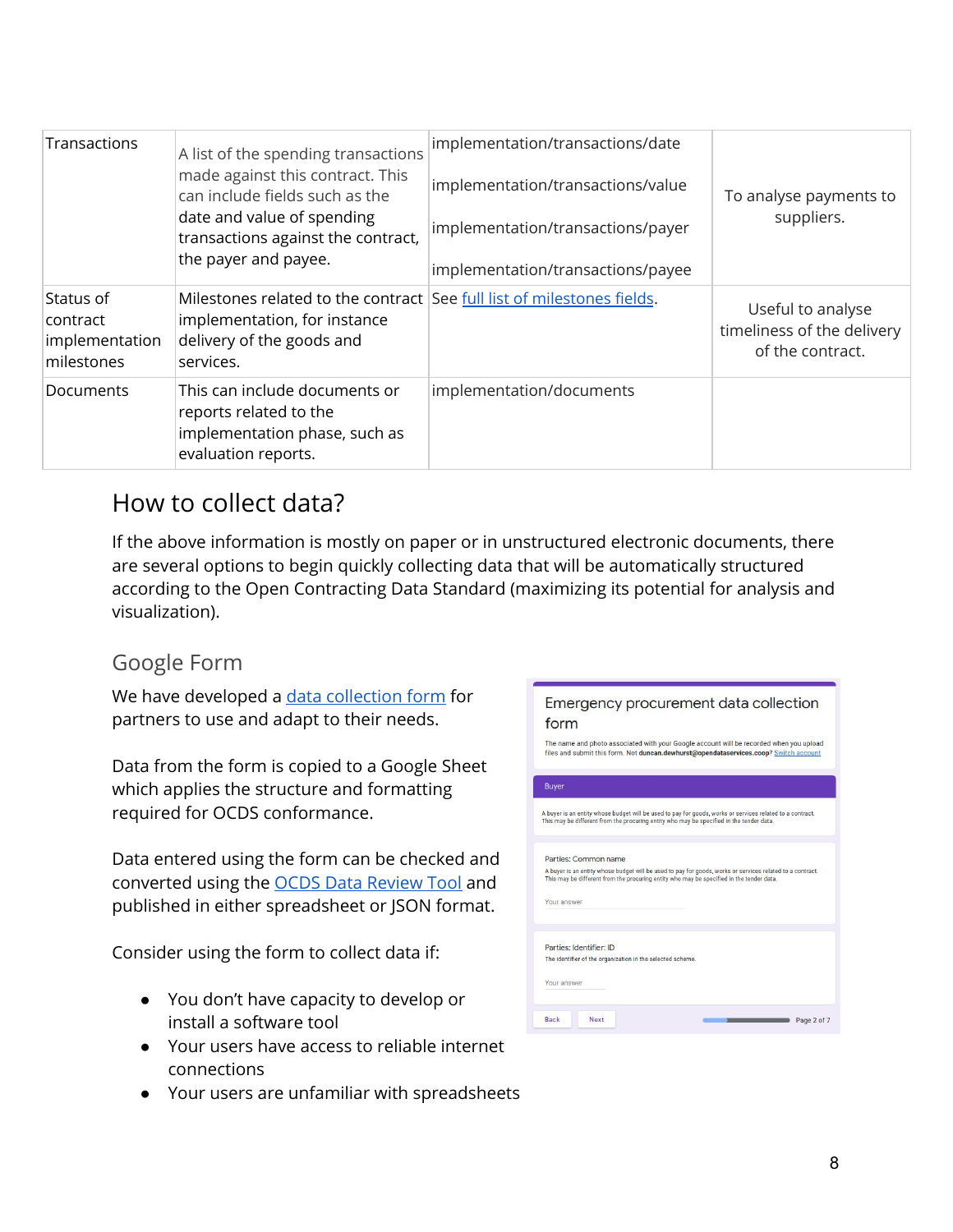- Data entry will be done by many different users
- You want to minimize the work required to collate data

Currently the form includes the fields recommended for publication in the **tender** and **buyer** sections of OCDS according to this guide. The OCDS Helpdesk can provide support to help you extend and adapt the form to suit your needs.

Read more about using and customizing the form in the [resource](https://www.open-contracting.org/?post_type=resource&p=9646) guide. The OCDS helpdesk can also provide guidance on using the form to collect data and support to analyse the data you collect.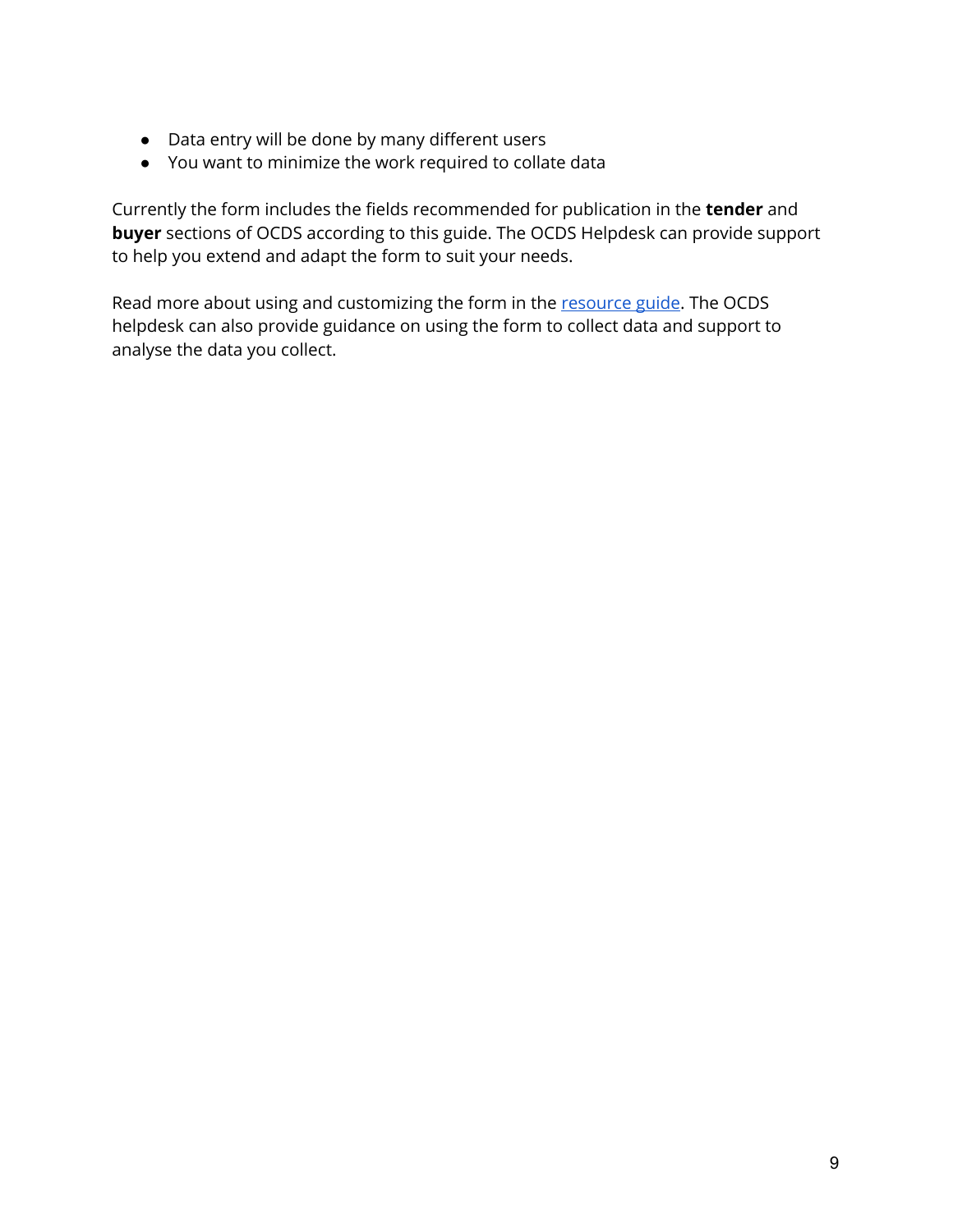#### <span id="page-9-0"></span>Spreadsheet

|               |                   | 四                                                                                                                                               | 四                                                                                                                                                                                                                                                                  |                                                                                                                                                                     |                                                                                                        |
|---------------|-------------------|-------------------------------------------------------------------------------------------------------------------------------------------------|--------------------------------------------------------------------------------------------------------------------------------------------------------------------------------------------------------------------------------------------------------------------|---------------------------------------------------------------------------------------------------------------------------------------------------------------------|--------------------------------------------------------------------------------------------------------|
|               | A                 | B                                                                                                                                               | AX                                                                                                                                                                                                                                                                 | <b>BA</b>                                                                                                                                                           | <b>BB</b>                                                                                              |
|               |                   | Use the + and - symbols above to expand and collapse groups of data entry columns                                                               |                                                                                                                                                                                                                                                                    |                                                                                                                                                                     |                                                                                                        |
| $\mathcal{D}$ | Section           | <b>Fixed and calculated values</b>                                                                                                              | <b>Contracting process metadata</b>                                                                                                                                                                                                                                | <b>Buyer</b>                                                                                                                                                        |                                                                                                        |
| 3             | # OCDS field path |                                                                                                                                                 | ocid                                                                                                                                                                                                                                                               | buyer                                                                                                                                                               | buver/id                                                                                               |
|               | Title             |                                                                                                                                                 | Open Contracting ID                                                                                                                                                                                                                                                | Buver                                                                                                                                                               | Organization ID                                                                                        |
| 5             | Description       |                                                                                                                                                 | A globally unique identifier for this Open<br>Contracting Process. Composed of an<br>ocid prefix and an identifier for the<br>contracting process. For more information different from the procuring entity who<br>see the Open Contracting Identifier<br>quidance | A buyer is an entity whose budget will be<br>used to pay for goods, works or services<br>related to a contract. This may be<br>may be specified in the tender data. | The id of the party being referenced. This<br>must match the id of an entry in the<br>parties section. |
| 6             | Guidance          | You do not need to enter any data in this<br>section. Values in this section are either<br>fixed or calculated automatically using<br>formulae. | An unique identifier for the process is<br>needed to follow the same process<br>across the different stages                                                                                                                                                        | To identify the buyer. For instance<br>calculate which entities are procuring<br>during the COVID-19 emergency.                                                     | Enter an identifier for the buyer                                                                      |
| 7             | Example           |                                                                                                                                                 | oods-123456-abc                                                                                                                                                                                                                                                    |                                                                                                                                                                     | 001                                                                                                    |
| 8             | <b>Data</b>       |                                                                                                                                                 |                                                                                                                                                                                                                                                                    |                                                                                                                                                                     |                                                                                                        |
| Q             |                   |                                                                                                                                                 |                                                                                                                                                                                                                                                                    |                                                                                                                                                                     |                                                                                                        |
| 10            |                   |                                                                                                                                                 |                                                                                                                                                                                                                                                                    |                                                                                                                                                                     |                                                                                                        |
| 11            |                   |                                                                                                                                                 |                                                                                                                                                                                                                                                                    |                                                                                                                                                                     |                                                                                                        |
| 12            |                   |                                                                                                                                                 |                                                                                                                                                                                                                                                                    |                                                                                                                                                                     |                                                                                                        |
| 13            |                   |                                                                                                                                                 |                                                                                                                                                                                                                                                                    |                                                                                                                                                                     |                                                                                                        |
| 14            |                   |                                                                                                                                                 |                                                                                                                                                                                                                                                                    |                                                                                                                                                                     |                                                                                                        |
| 15            |                   |                                                                                                                                                 |                                                                                                                                                                                                                                                                    |                                                                                                                                                                     |                                                                                                        |
|               |                   |                                                                                                                                                 |                                                                                                                                                                                                                                                                    |                                                                                                                                                                     |                                                                                                        |

We have developed a data collection [spreadsheet](https://www.open-contracting.org/resources/data-collection-spreadsheet/) for partners to use and adapt to their needs. The template is available in Google Sheets and for offline use in Microsoft Excel.

Data is entered directly into the template which applies the structure and formatting required for OCDS conformance.

Data entered the template can be checked and converted using the OCDS Data [Review](https://standard.open-contracting.org/review/) Tool and published in either spreadsheet or JSON format.

Consider using the spreadsheet template to collect data if:

- You don't have capacity to develop or install a software tool
- You need to collect data without access to an internet connection
- Your users are familiar with using spreadsheets
- Data entry will be done by a small number of users
- You have capacity to collate data entered in multiple spreadsheets

The template includes all of the fields recommended for publication in this guide.

The template includes [instructions](https://docs.google.com/spreadsheets/d/1TzY16n8fFtG11sM-6pp693ZMgfMgkiScMFpF-cJKkIk) for how to enter data and how to customize the template to suit your needs. Read more about developing spreadsheet templates in our blog series on prototyping OCDS data using [spreadsheets.](https://www.open-contracting.org/2020/04/24/prototyping-ocds-data-using-spreadsheets/)

The OCDS Helpdesk can provide:

- Guidance on using the template to collect data
- Help to extend or adapt the template to meet your requirements
- Support to analyse the data that you collect.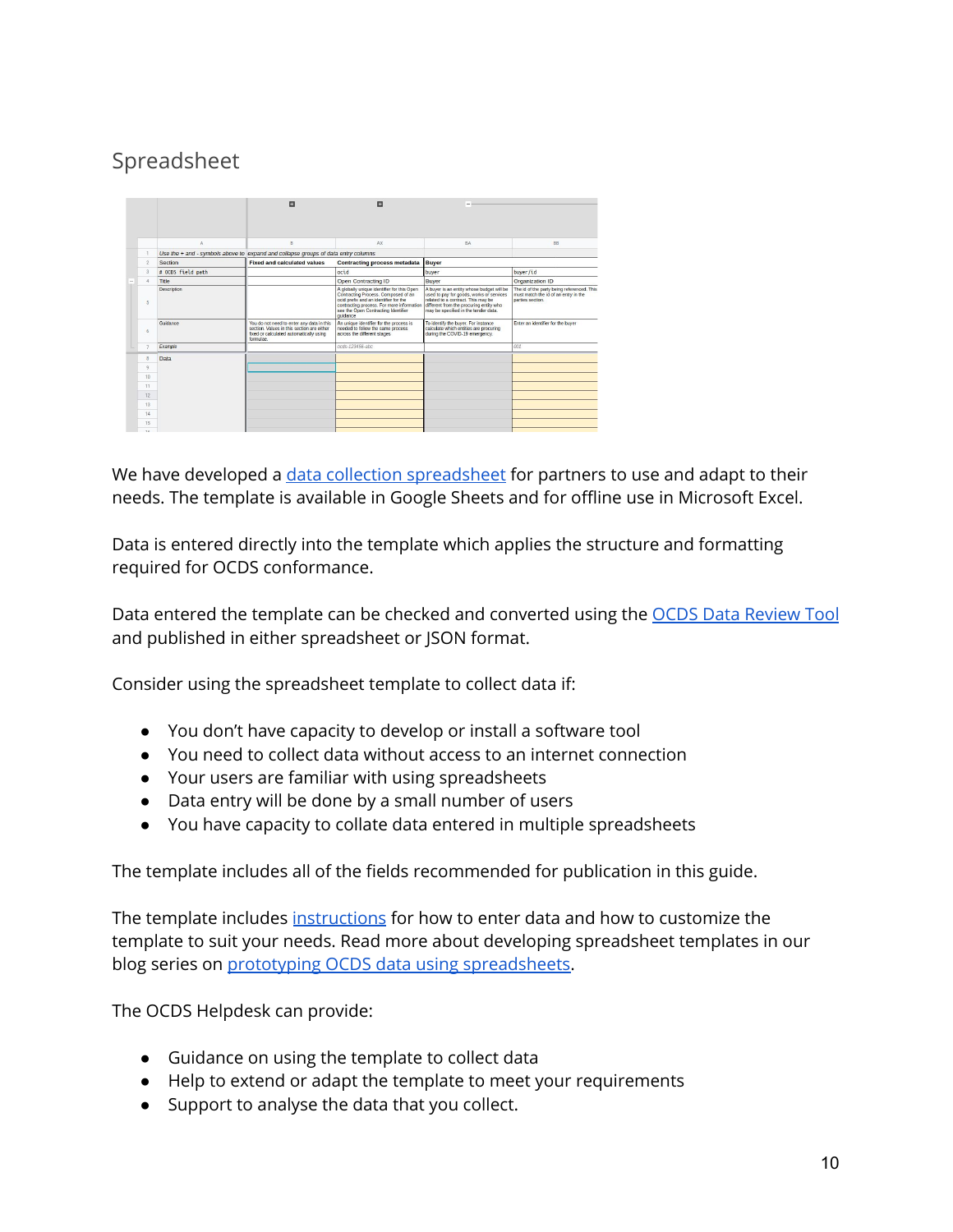#### <span id="page-10-0"></span>**OpenContractR**

[OpenContractR](https://github.com/patxiworks/opencontractr) is a WordPress plugin for collecting and publishing OCDS data.

The plugin adds an interface for entering data, a contracts search function, charts and visualization and an OCDS format JSON API.

OpenContractR can be added to a new or existing WordPress site. There are many WordPress hosting providers to choose from if you do not already use WordPress.

Consider using OpenContractR if:

- You already have a Wordpress website, or have the capacity to set one up
- Your users have access to reliable internet connections
- Data entry will be done by many different users
- You want to minimize the work required to collate data
- You want users to be able to edit or update already entered data
- You want an online search interface for your data

Read more about OpenContractR in its [introduction](https://drive.google.com/file/d/18WHnQcnA6oESZtcZgS4rgaBLjd8BKvbM/view). If you're interested in using OpenContractR please get in touch with the OCDS Helpdesk.

#### Contrataciones Abiertas tool

[Contrataciones](https://github.com/INAImexico/Contrataciones_abiertas_v2) Abiertas is a tool developed by the National Digital Strategy Coordination of the Presidency of the Republic of Mexico and improved by The National Institute of Transparency, Access to Information and Protection of Personal Data (INAI in Spanish) and it is made up of two main modules:

- Information capture module
- Visualization module

The objective of the tool is to be able to follow up the contracting processes, in a structured way, using and producing OCDS data.

|                     | <b>OpenContract</b>                                | Contract the solo-approval-Odkit/Vel-201<br>Data Completeness Score: 32% |
|---------------------|----------------------------------------------------|--------------------------------------------------------------------------|
|                     | <b>Contract Name: Construction of Bicycle Lane</b> | Attach a tag                                                             |
| PLANNING            | TENSON<br>AWARDS<br>CONTRACTR                      | <b>SAVE</b>                                                              |
|                     |                                                    |                                                                          |
| <b>Tribund Eric</b> |                                                    |                                                                          |
|                     |                                                    |                                                                          |
|                     | <b>BUDGET INFORMATION:</b>                         | o                                                                        |
|                     | -----------                                        |                                                                          |
|                     |                                                    |                                                                          |
|                     |                                                    |                                                                          |
|                     | <b>VALUE:</b>                                      |                                                                          |
|                     | <b>CONTRACTOR</b>                                  |                                                                          |
|                     |                                                    |                                                                          |
|                     | Choose an option                                   |                                                                          |
|                     |                                                    |                                                                          |
|                     | Construction of Bicycle Lane                       |                                                                          |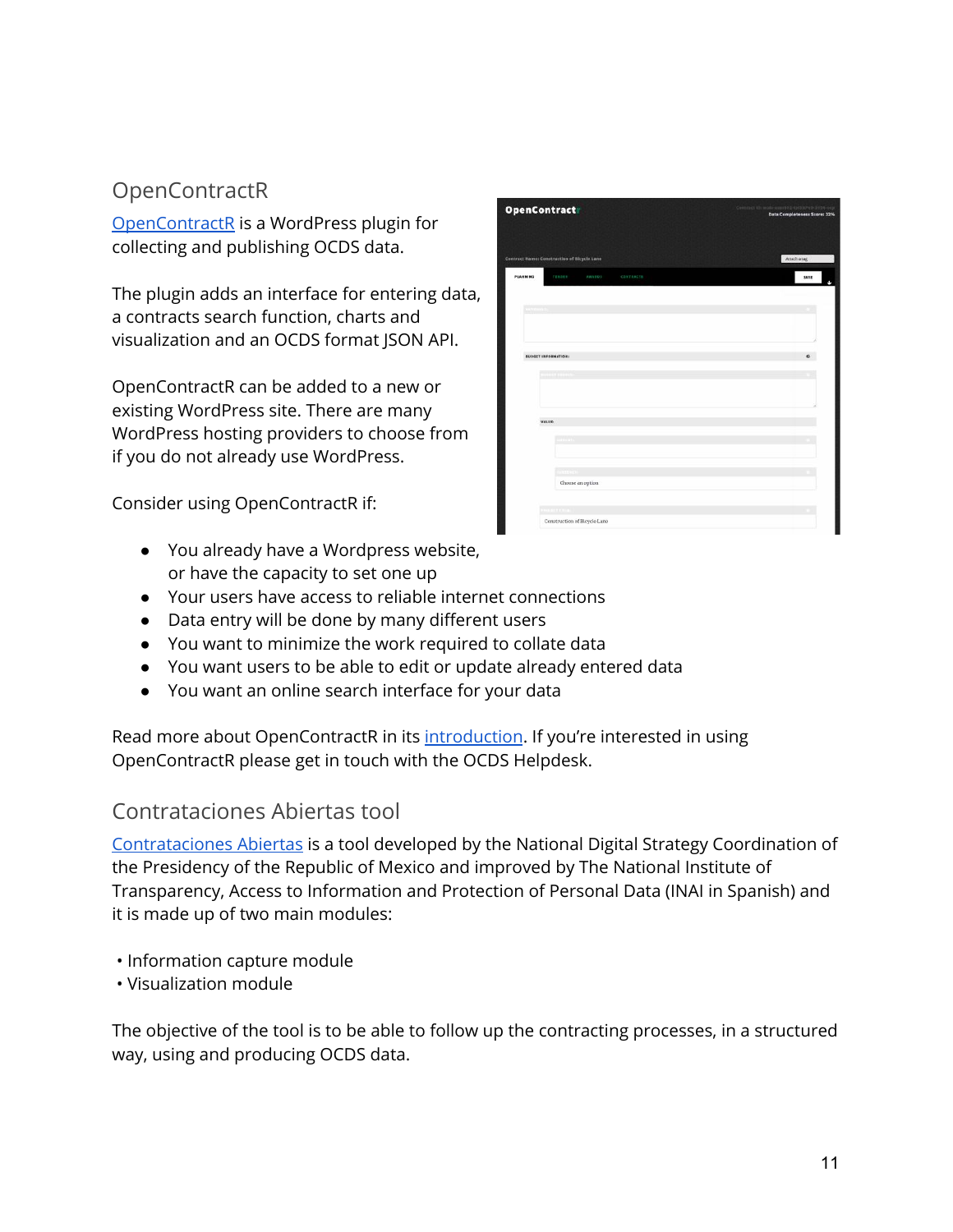Consider to use Contrataciones Abiertas if:

- You have the resources and technical capacity to set up the [tool](https://github.com/INAImexico/Contrataciones_abiertas_v2/raw/master/Manual%20de%20instalaci%C3%B3n.docx)
- Data entry will be done by different users
- You want to validate your data before publication
- You want to minimize the work required to collate and publish data
- You want a dashboard and [visualizations](https://www.open-contracting.org/2020/06/12/mexicos-inai-launches-new-open-source-tool-to-upload-and-visualize-open-contracting-data/) of your data
- Spanish is your (and your users') main language

The National Authority of Transparency and Information Access of Panama is using Contrataciones Abiertas to collect and publish emergency data.

The tool is open source and is documented in Spanish [here.](https://github.com/INAImexico/Contrataciones_abiertas_v2) You can also find an introduction to the tool in our [blog](https://www.open-contracting.org/2020/06/12/mexicos-inai-launches-new-open-source-tool-to-upload-and-visualize-open-contracting-data/).

### <span id="page-11-0"></span>Publishing the data

However you choose to collect and structure your data, we recommend publishing it online under an open [licence](https://standard.open-contracting.org/implementation-journey/en/guidance/publish/licensing/) so that others can make use of it.

It is best practice to provide data in multiple formats, so that as many users as possible can use the data without first having to transform it to their preferred format. In OCDS terms, thi[s](https://standard.open-contracting.org/latest/en/implementation/serialization/) means publishing both structured JSON data and tabular CSV or [spreadsheet](https://standard.open-contracting.org/latest/en/implementation/serialization/) data.

Where resources allow, it is also best practice to provide multiple access methods for your data, so that both humans and machines can access it easily. In OCDS terms, this mean[s](https://standard.open-contracting.org/latest/en/implementation/hosting/) providing both bulk [downloads](https://standard.open-contracting.org/latest/en/implementation/hosting/) and an API.

If you collected your data using spreadsheets, then the easiest option is to simply collate the data into a single spreadsheet for publication.

If you collected your data using another tool, then this may already provide options to publish data via bulk files or API.

Consider how you will make it easy for users to discover the data you have published. For example, by publishing it on an existing procurement portal, your organization's website, or an open data portal.

If you would like more detailed support with publishing your Covid-19 emergency procurement data, please contact the OCDS [Helpdesk](mailto:data@open-contracting.org).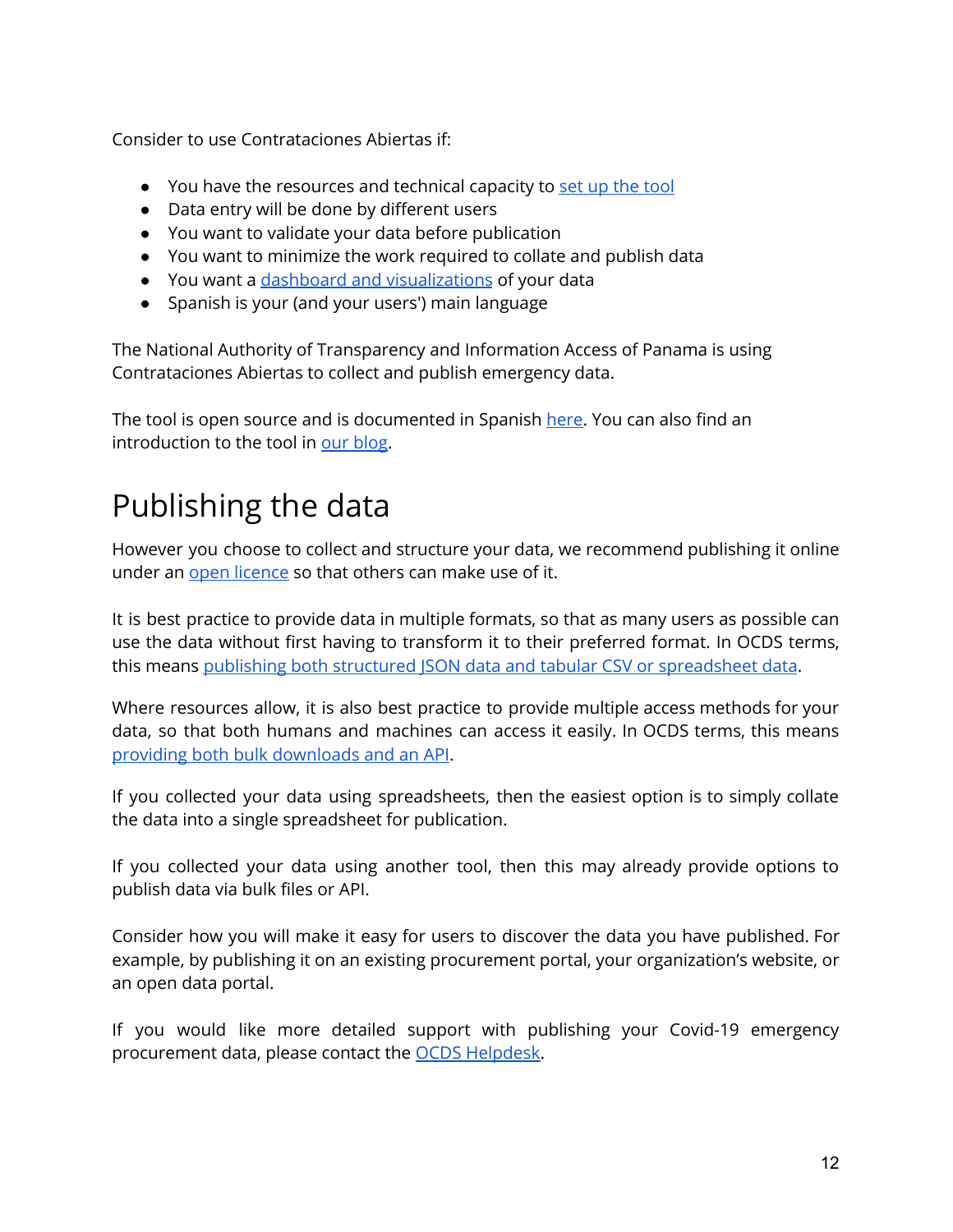### <span id="page-12-0"></span>Visualizing the data

In addition to publishing data, visualizations make data easier to interpret and dashboards and portals allow less technical users to explore the data. Get inspired by the [examples](#page-12-1) of emergency procurement portals and dashboards and remember to keep in mind [what](#page-1-2) users want to know about COVID-19 [procurement](#page-1-2) when deciding what visualizations to prioritize.

If you collected your data in a spreadsheet, you can consider using a tool like [Google](https://datastudio.google.com/) Data [Studio](https://datastudio.google.com/) to create a public dashboard based on your data. You can also check out our learning labs on getting and [exploring](https://docs.google.com/document/d/1HF9sv_Q9DSsPEqBNtRnh-ub5HZOM_byJuTULIrlHrAo/edit#heading=h.av75mop4yfhn) OCDS data with Google Sheets and [advanced](https://docs.google.com/document/d/1GAAn34cZxON9Co7U8GApQzGfzf-aKKqrLrmXMdjCIvc/edit#) OCDS [analysis](https://docs.google.com/document/d/1GAAn34cZxON9Co7U8GApQzGfzf-aKKqrLrmXMdjCIvc/edit#) with Excel.

If you collected your data using a tool which generates OCDS JSON data, check out our guides on using Kibana to [visualize](https://manualkibanaocds.readthedocs.io/en/latest/) OCDS data and analyzing open [contracting](https://open-contracting.github.io/ocds-r-manual/) data in R.

If you need support to visualize your COVID-19 procurement data, please contact the [OCDS](mailto:data@open-contracting.org) [Helpdesk.](mailto:data@open-contracting.org)

### <span id="page-12-1"></span>Examples

Check out these examples of collecting, publishing and visualizing data on COVID-19 emergency procurement.

- **[Ukraine](https://docs.google.com/document/d/1dBDIjDiCb_dOD80Nwz83YjZ7eY84uKL_ZiI-6KhbLNw/edit)** added a new procurement method type to their Prozorro system to track COVID-19 procurement. This makes it possible to filter the existing dashboards in their business intelligence tool (bi.prozorro.org, developed and operated by Transparency International Ukraine) to report on COVID-19 related emergency procurement.
- **[Moldova](https://sites.google.com/view/covidprocurementmoldova/Home)** launched a portal that gives a general overview of all COVID-19 related tenders in the healthcare sector, with information about the suppliers, goods, quantities, values and even unit prices. Data is collected by spreadsheet and the portal is based on Google Data Studio and Google Sites.
- **[Ecuador](https://portal.compraspublicas.gob.ec/sercop/datos_abiertos/)** provides an emergency procurement dashboard with information about contracts, suppliers, procuring entities and unit prices. The dashboard uses data on emergency procurement from the national procurement system, but does not specify which contracting processes relate to COVID-19 specifically.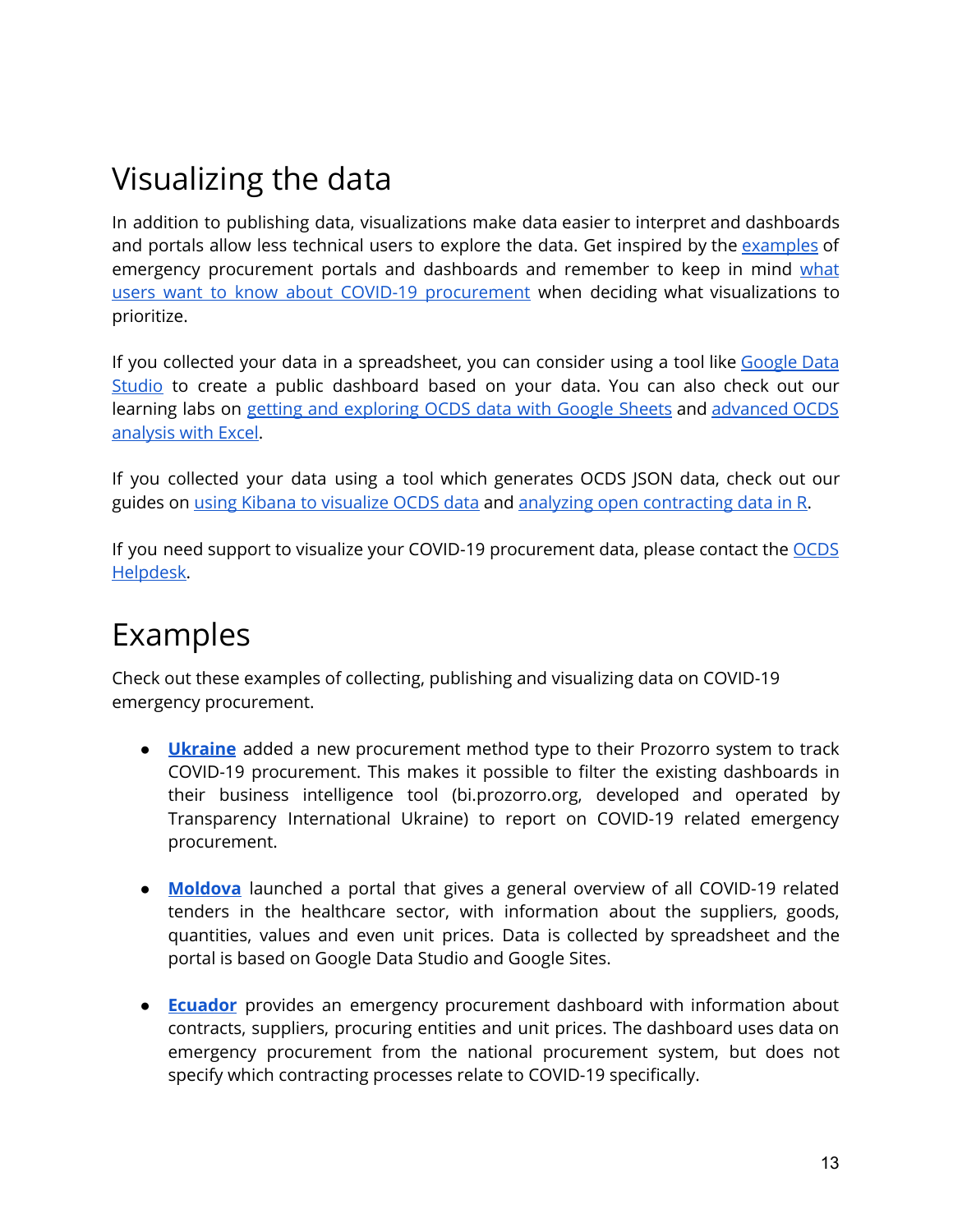● **[Paraguay](https://docs.google.com/document/d/1g5b81oVA4RyKWmY_ElM8exoFTrHg_XNpXJrFX-rPAmQ/edit)** added a specific field to it's procurement system to identify emergency procurement related to COVID-19 and published a new [dashboard](https://www.contrataciones.gov.py/dncp/sie.html#adjudicaciones-covid) to track COVID-19 procurement procedures from planning to implementation. The data is also structured in OCDS and accessible through an API. Paraguay also implemented an [Android](https://apps.apple.com/us/app/dncp-notificaciones/id1497437565?l=es) and [IOS](https://apps.apple.com/us/app/dncp-notificaciones/id1497437565?l=es) mobile applications to get notifications related to COVID-19 purchases.

### <span id="page-13-0"></span>More resources

You can visit our dedicated [COVID-19](https://www.open-contracting.org/what-is-open-contracting/covid19/) page on our website to explore other resources related to good practices and recommendations. For guidance on other procurement indicators you can check our Red flags [guide](https://www.open-contracting.org/wp-content/uploads/2016/11/OCP2016-Red-flags-for-integrityshared.pdf) and [procurement](https://docs.google.com/document/d/1vSJk9-qWSTQEx9ZZc7BUhQZMHvTRcyDYVS2sl8HB__k/edit) indicators document. If you have any questions related to data use or the Open Contracting Data Standard, please contact us at [data@open-contracting.org](mailto:data@open-contracting.org)

### <span id="page-13-1"></span>Annex: What is the Open Contracting Data Standard?

Public procurement can be divided into five different stages, that include planning, tender, award, contract and implementation. Along these steps, different types of information, data and documents can be disclosed, to allow potential users to analyse the data for different purposes.

The Open [Contracting](http://standard.open-contracting.org/) Data Standard (OCDS), is a free, non-proprietary open data standard for public contracting, being implemented [around](https://www.open-contracting.org/why-open-contracting/worldwide/#/) the world.

The OCDS enables disclosure of data and documents at all stages of the contracting process by defining a common data model. OCDS provides:

- A set of recommended data fields and documents to disclose;
- A common structured JSON data model;
- An approach to regular publication of information on all contracting processes;
- Guidance and tools to support implementation; and
- A free global [Helpdesk.](mailto:data@open-contracting.org)

At the heart of OCDS is the idea that it should be possible to follow a contracting process from planning and tender, through to award and implementation. The data made available at each stage described in the diagram below should be usable by, and useful to, key stakeholders, including businesses, citizens and government itself.